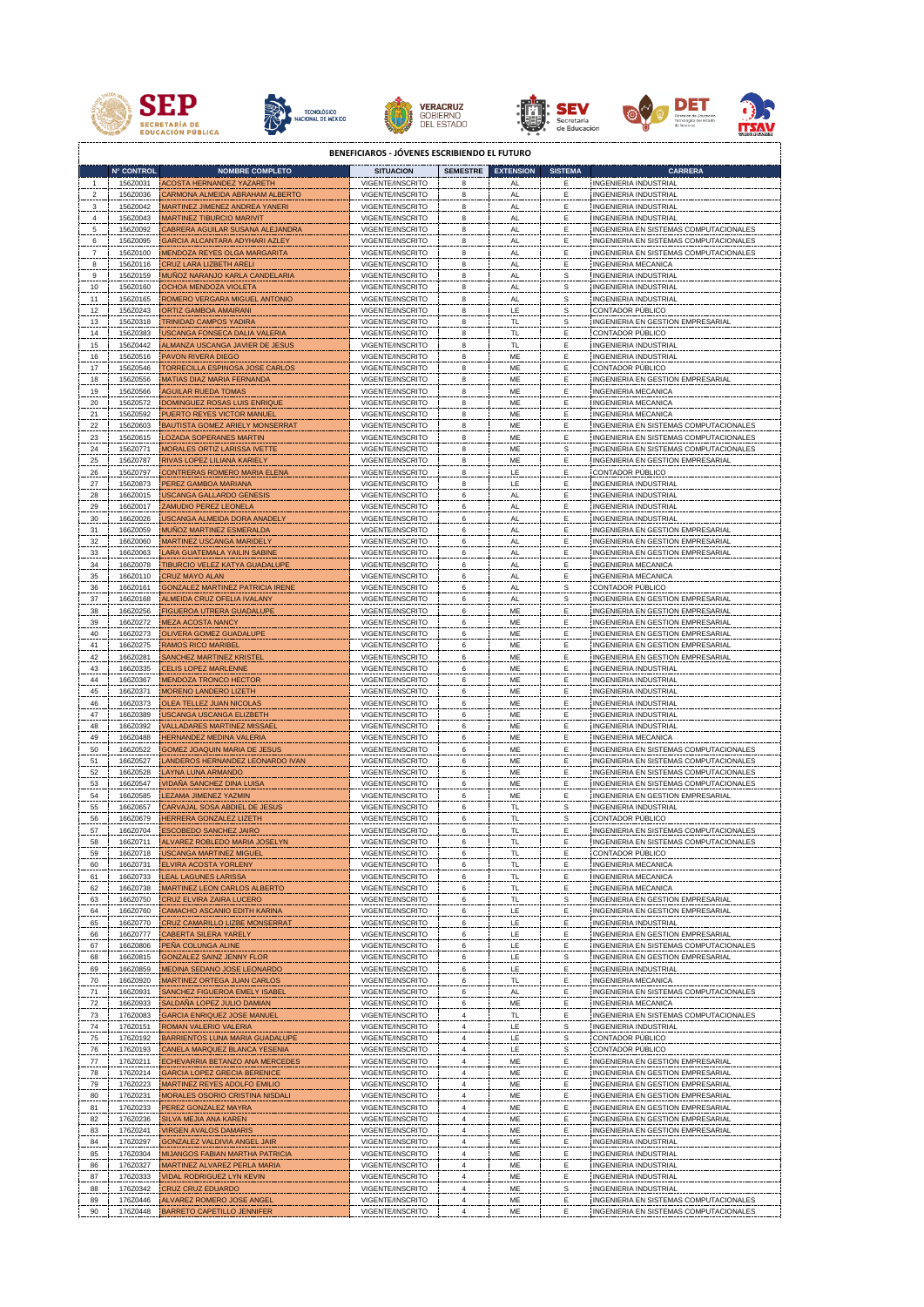| 91  | 176Z0452 | <b>FABIAN PEREZ CESAR ADRIAN</b>          | VIGENTE/INSCRITO                     |                         | ME        | Е            | <b>INGENIERIA EN SISTEMAS COMPUTACIONALES</b> |
|-----|----------|-------------------------------------------|--------------------------------------|-------------------------|-----------|--------------|-----------------------------------------------|
| 92  | 176Z0459 | <b>UCAS FRIAS LUZ DAYANA</b>              | VIGENTE/INSCRITO                     |                         | ME        |              | INGENIERIA EN SISTEMAS COMPUTACIONALES        |
| 93  | 176Z0460 | MALPICA ROMERO HILDEBERTO                 | VIGENTE/INSCRITO                     |                         | ME        |              | INGENIERIA EN SISTEMAS COMPUTACIONALES        |
|     | 176Z0467 | ROSALES DE LA CRUZ FERNANDO DE JESUS      | VIGENTE/INSCRITO                     |                         | ME        |              | INGENIERIA EN SISTEMAS COMPUTACIONALES        |
| 94  | 176Z0596 |                                           |                                      |                         |           |              |                                               |
| 95  |          | ORTEGA USCANGA LESLIE MONTSERRAT          | VIGENTE/INSCRITO                     |                         | <b>AL</b> |              | INGENIERIA EN GESTION EMPRESARIAL             |
| 96  | 176Z0638 | AMADOR SUAREZ MELISSA ESVEIDY             | VIGENTE/INSCRITO                     |                         | AL        |              | <b>INGENIERIA INDUSTRIAL</b>                  |
| 97  | 176Z0644 | DAVILA ZAMUDIO HANSEN DE JESUS            | VIGENTE/INSCRITO                     |                         | AL        | Е            | <b>INGENIERIA INDUSTRIAL</b>                  |
| 98  | 176Z0655 | PONCE OROPEZA VRIAM DE JESUS              | VIGENTE/INSCRITO                     |                         | AL        |              | INGENIERIA INDUSTRIAL                         |
| 99  | 176Z0659 | RUIZ VALERIO CARLOS ANTONIO               | VIGENTE/INSCRITO                     | 4                       | AL.       | Ε            | <b>INGENIERIA INDUSTRIAL</b>                  |
| 100 | 176Z0691 | HERNANDEZ CORDOVA GUADALUPE               | VIGENTE/INSCRITO                     |                         | AL        | Е            | INGENIERIA MECANICA                           |
| 101 | 176Z0698 | PENSADO MOLINA PAOLA DEL CARMEN           | VIGENTE/INSCRITO                     | 4                       | AL.       | Е            | <b>INGENIERIA MECANICA</b>                    |
| 102 | 176Z0752 | CARVALLO VIDAÑA JOSE ALFREDO              | VIGENTE/INSCRITO                     | $\Delta$                | LE        | S            | INGENIERIA INDUSTRIAL                         |
| 103 | 176Z0758 | CANELA NATO MARIA GUADALUPE               | VIGENTE/INSCRITO                     | 4                       | LE        | Ε            | INGENIERIA EN SISTEMAS COMPUTACIONALES        |
|     |          |                                           |                                      |                         |           | F            | INGENIERIA EN GESTION EMPRESARIAL             |
| 104 | 176Z0786 | <b>GANEM LEY JULISSA VIRIDIANA</b>        | VIGENTE/INSCRITO                     |                         | <b>ME</b> |              |                                               |
| 105 | 186Z0084 | OCHOA ALMEIDA DIANA PAOLA                 | VIGENTE/INSCRITO                     | 2                       | AL        | S            | INGENIERIA INDUSTRIAL                         |
| 106 | 186Z0121 | SOSA PORTUGAL REINA DEL CARMEN            | VIGENTE/INSCRITO                     | $\mathfrak{p}$          | AL        |              | INGENIERIA MECANICA                           |
| 107 | 186Z0123 | <b>VALDES CRUZ ESAU</b>                   | VIGENTE/INSCRITO                     | 2                       | AL.       |              | INGENIERIA MECANICA                           |
| 108 | 186Z0126 | YEPEZ GARCIA VALENTIN JOEL                | VIGENTE/INSCRITO                     | $\boldsymbol{2}$        | AL        | Ε            | INGENIERIA MECANICA                           |
| 109 | 186Z0160 | FUENTES HERNANDEZ ALONDRA DEL CARMEI      | VIGENTE/INSCRITO                     | $\mathbf 2$             | LE.       | s            | CONTADOR PÚBLICO                              |
| 110 | 186Z0167 | MANTILLA GUZMAN ABRIL ESTRELLA            | VIGENTE/INSCRITO                     | $\overline{\mathbf{c}}$ | LE        | S            | CONTADOR PÚBLICO                              |
| 111 | 186Z0171 | MUÑOZ ROJAS JULIO CESAR                   | VIGENTE/INSCRITO                     | $\boldsymbol{2}$        | LE        | S            | CONTADOR PÚBLICO                              |
| 112 | 186Z0211 | CARVALLO VIDAÑA ALEJANDRO                 | VIGENTE/INSCRITO                     | $\boldsymbol{2}$        | LE.       | $\mathbf{s}$ | INGENIERIA INDUSTRIAI                         |
| 113 | 186Z0276 | PEREZ TADEO SAMANTHA                      | VIGENTE/INSCRITO                     | $\overline{2}$          | <b>ME</b> | Ε            | CONTADOR PÚBLICO                              |
| 114 | 186Z0287 | VALDEZ BASURTO SANDRA OSMARA GUADALUPE    | VIGENTE/INSCRITO                     | $\overline{\mathbf{c}}$ | ME        | E            | CONTADOR PÚBLICO                              |
| 115 | 186Z0436 | DIEZ ISIDORO OSCAR                        | VIGENTE/INSCRITO                     | $\overline{\mathbf{c}}$ | ME        | Ε            | INGENIERIA EN SISTEMAS COMPUTACIONALES        |
|     | 186Z0545 | DIAZ SUAREZ JARED ISMAE                   | VIGENTE/INSCRITO                     | $\overline{\mathbf{c}}$ | ME        | Ε            | <b>INGENIERIA INDUSTRIAL</b>                  |
| 116 |          |                                           |                                      | $\overline{2}$          |           |              |                                               |
| 117 | 186Z0572 | BELTRAN LOPEZ ADAN                        | VIGENTE/INSCRITO                     |                         | ME        |              | <b>INGENIERIA INDUSTRIAL</b>                  |
| 118 | 186Z0713 | RIVAS VIDAL GICEL ROXANA                  | VIGENTE/INSCRITO                     | $\mathfrak{p}$          | TL        | S            | INGENIERIA EN GESTION EMPRESARIAL             |
| 119 | 186Z0787 | PEREZ DIAZ LUIS ALBERTO                   | VIGENTE/INSCRITO                     |                         | LE        |              | INGENIERIA EN SISTEMAS COMPUTACIONALE         |
| 120 | 186Z0792 | LEAL PORTUGAL JESUS OMAR                  | VIGENTE/INSCRITO                     |                         | AL        |              | INGENIERIA EN GESTION EMPRESARIAL             |
| 121 | 186Z0796 | SENA RAMOS SAYRA DARLENNE                 | VIGENTE/INSCRITO                     |                         | AL        |              | INGENIERIA EN GESTION EMPRESARIAL             |
| 122 | 186Z0820 | MORALES OLIVARES HIDEKEL ADOLFO           | VIGENTE/INSCRITO                     | 2                       | LE        |              | INGENIERIA EN SISTEMAS COMPUTACIONALES        |
| 123 | 156Z0490 | ALEGRIA MONTAÑO KAREN KRISTEL             | VIGENTE/INSCRITO                     | 8                       | ME        |              | INGENIERIA INDUSTRIAL                         |
| 124 | 166Z0115 | ALMEIDA TRINIDAD PEDRO                    | VIGENTE/INSCRITO                     | 6                       | AL.       | Е            | INGENIERIA EN SISTEMAS COMPUTACIONALES        |
| 125 | 156Z0111 | ALVARADO ZAMUDIO ANDRES                   | VIGENTE/INSCRITO                     | 8                       | AL        |              | INGENIERIA MECANICA                           |
| 126 | 186Z0150 | AQUINO AZAMAR LUIS DAVID                  | VIGENTE/INSCRITO                     | $\overline{\mathbf{c}}$ | LE        | S            | CONTADOR PÚBLICO                              |
|     | 186Z0351 | <b>AVILES MUÑOZ SHADEN AURORA</b>         | VIGENTE/INSCRITO                     | $\overline{2}$          | ME        | Ε            | INGENIERIA EN GESTION EMPRESARIA              |
| 127 |          |                                           |                                      |                         |           |              |                                               |
| 128 | 166Z0516 | BARRADAS ARREDONDO LUIS FERNANDO          | VIGENTE/INSCRITO                     | 6                       | ME        | Ε            | INGENIERIA EN SISTEMAS COMPUTACIONALES        |
| 129 | 186Z0100 | <b>BARRIOS BETANZO ELIUD</b>              | VIGENTE/INSCRITO                     | $\overline{2}$          | AL        | Ε            | INGENIERIA MECANICA                           |
| 130 | 186Z0574 | BERISTAIN SOLIS LEONARDO RANDU            | VIGENTE/INSCRITO                     | $\boldsymbol{2}$        | ME        | s            | <b>INGENIERIA INDUSTRIAL</b>                  |
| 131 | 156Z0428 | <b>BUERES MORA LUCERO</b>                 | VIGENTE/INSCRITO                     | 8                       | <b>TL</b> |              | INGENIERIA INDUSTRIAI                         |
| 132 | 166Z0791 | CANO PEÑA MALENI                          | VIGENTE/INSCRITO                     | 6                       | LE        | s            | CONTADOR PÚBLICO                              |
| 133 | 166Z0054 | CARDENAS DELGADO KISLEV VICTORIA          | VIGENTE/INSCRITO                     | 6                       | AL        | Е            | <b>INGENIERIA INDUSTRIAI</b>                  |
| 134 | 166Z0261 | CARRETO LUNA GUILLERMO ALONSO             | VIGENTE/INSCRITO                     | 6                       | ME        |              | INGENIERIA EN GESTION EMPRESARIAL             |
| 135 | 156Z0549 | CASTRO CRUZ CESIA LIZETTE                 | VIGENTE/INSCRITO                     | 8                       | ME        |              | INGENIERIA EN GESTION EMPRESARIAL             |
| 136 | 166Z0665 | <b>CERON VAZQUEZ FELIX LUIS</b>           | VIGENTE/INSCRITO                     | 6                       | <b>TL</b> | S            | INGENIERIA INDUSTRIAL                         |
| 137 | 166Z0028 | CHAVEZ ORTEGA LIZET SAMANTA               | VIGENTE/INSCRITO                     | 6                       | AL        | Ε            | <b>INGENIERIA INDUSTRIAL</b>                  |
|     |          |                                           | VIGENTE/INSCRITO                     |                         | <b>TL</b> | S            | CONTADOR PÚBLICO                              |
| 138 | 166Z0684 | CHIMEO ROSALES ELIZBEIRA                  |                                      | 6                       |           |              |                                               |
| 139 | 186Z0017 | COTO ANICETO SAMANTHA JAQUELINE           | VIGENTE/INSCRITO                     | $\overline{\mathbf{c}}$ | <b>AL</b> | Ε            | INGENIERIA EN GESTION EMPRESARIA              |
| 140 | 176Z0642 | CRISANTO GARCIA NELLY GUADALUPE           | VIGENTE/INSCRITO                     | $\pmb{4}$               | AL        | Ε            | INGENIERIA INDUSTRIAL                         |
| 141 | 186Z0097 | CRUZ CRUZ MARITZA AURORA                  | VIGENTE/INSCRITO                     | $\overline{\mathbf{c}}$ | AL.       | S            | <b>INGENIERIA INDUSTRIAI</b>                  |
| 142 | 186Z0157 | CRUZ MUÑOZ EMMANUEL DAVID                 | VIGENTE/INSCRITO                     | $\overline{\mathbf{c}}$ | LE        | S            | CONTADOR PÚBLICO                              |
| 143 | 166Z0039 | <b>CRUZ PORTUGAL SELENIA</b>              | VIGENTE/INSCRITO                     | 6                       | AL        | E            | INGENIERIA INDUSTRIAL                         |
| 144 | 186Z0189 | DELFIN SOSA JOSE ALBERTO                  | VIGENTE/INSCRITO                     |                         | LE        |              | INGENIERIA EN SISTEMAS COMPUTACIONALE         |
| 145 | 156Z0804 | DELGADO MONTALVO ROLANDO EPIFANIO         | VIGENTE/INSCRITO                     | 8                       | LE        |              | INGENIERIA INDUSTRIAL                         |
| 146 | 186Z0019 | DELGADO VAZQUEZ MELANIE KARYME            | VIGENTE/INSCRITO                     |                         | AL        |              | <b>INGENIERIA EN GESTION EMPRESARIAL</b>      |
| 147 | 186Z0435 | <b>DIAZ TRONCOSO AREMY</b>                | VIGENTE/INSCRITO                     | $\mathfrak{p}$          | ME        |              | INGENIERIA EN SISTEMAS COMPUTACIONALES        |
| 148 | 146Z0095 | ENRIQUEZ GONZALEZ AMAIRANI                | VIGENTE/INSCRITO                     | $10$                    | AL        |              | INGENIERIA EN SISTEMAS COMPUTACIONALES        |
| 149 | 156Z0392 | ESCOBEDO SANCHEZ SCARLETT YOLOTZIN        | VIGENTE/INSCRITO                     | 8                       | TL        |              | INGENIERIA EN SISTEMAS COMPUTACIONALES        |
|     | 166Z0109 | ESPARZA LARA MARGARITO                    | VIGENTE/INSCRITO                     |                         | AL        |              | INGENIERIA MECANICA                           |
| 150 | 166Z023  | RNANDEZ MUNOZ SARA                        | VIGENTE/INSCRITO                     |                         |           |              | CONTADOR PÚBLICO                              |
| 151 |          |                                           |                                      |                         | ME        |              |                                               |
| 152 | 176Z0453 | FERNANDEZ SANCHEZ CARLOS ALBERTO          | VIGENTE/INSCRITO                     |                         | ME        |              | INGENIERIA EN SISTEMAS COMPUTACIONALES        |
| 153 | 166Z0031 | FERNANDEZ USCANGA SHEYLA KARELY           | VIGENTE/INSCRITO                     | 6                       | AL.       | Ε            | INGENIERIA INDUSTRIAL                         |
| 154 | 166Z0062 | FERRANDO LOPEZ MARIA FERNANDA             | VIGENTE/INSCRITO                     | 6                       | AL        | Ε            | INGENIERIA EN GESTION EMPRESARIAL             |
| 155 | 166Z0618 | FLORES BARRIOS KARLA MARIELA              | VIGENTE/INSCRITO                     | 6                       | TL        | s            | INGENIERIA EN GESTION EMPRESARIAL             |
| 156 | 166Z0659 | FLORES RODRIGUEZ MEDARDO DE JESUS         | VIGENTE/INSCRITO                     | 6                       | TL        | S            | INGENIERIA INDUSTRIAL                         |
| 157 | 186Z0546 | FUENTES SANTIAGO JOSE MANUEL              | VIGENTE/INSCRITO                     | 2                       | ME        | Ε            | INGENIERIA INDUSTRIAL                         |
| 158 | 176Z0595 | <b>GARCIA CRUZ KIMBERLY</b>               | VIGENTE/INSCRITO                     | Δ                       | AL        | Ε            | INGENIERIA EN GESTION EMPRESARIA              |
| 159 | 166Z0672 | <b>GARCIA MENDOZA PILAR</b>               | VIGENTE/INSCRITO                     | 6                       | TL        | s            | INGENIERIA INDUSTRIAL                         |
| 160 | 166Z0119 | GARCIA PERALTA JESUS ALFREDO              | VIGENTE/INSCRITO                     | 6                       | AL        |              | INGENIERIA EN SISTEMAS COMPUTACIONALES        |
| 161 | 166Z0730 | <b>GARCIA REYES LUIS ANGEL</b>            | VIGENTE/INSCRITO                     | 6                       | TL        | Ε            | <b>INGENIERIA MECANICA</b>                    |
| 162 | 176Z0456 | <b>GIRON GONZALEZ MARTIN</b>              | VIGENTE/INSCRITO                     | 4                       | ME        | Ε            | INGENIERIA EN SISTEMAS COMPUTACIONALES        |
|     | 186Z0439 | GOMEZ JIMENEZ HECTOR ALEJANDRO            | VIGENTE/INSCRITO                     | 2                       | ME        | Ε            | INGENIERIA EN SISTEMAS COMPUTACIONALES        |
| 163 |          |                                           |                                      |                         |           |              |                                               |
| 164 | 166Z0279 | GOMEZ MONFIL SAMUEL DE JESUS              | VIGENTE/INSCRITO                     | 6                       | ME        | Ε            | <b>INGENIERIA INDUSTRIAL</b>                  |
| 165 | 166Z0353 | GONGORA FERNANDEZ ANA KAREN               | VIGENTE/INSCRITO                     | 6                       | ME        | Ε            | <b>INGENIERIA INDUSTRIAL</b>                  |
| 166 | 156Z0403 | <b>GRANADOS ROSAS LIBNI ARISAI</b>        | VIGENTE/INSCRITO                     | 8                       | ME        | Ε            | INGENIERIA EN GESTION EMPRESARIA              |
| 167 | 186Z0149 | GRANDA SALGADO SILVIA MARYAN              | VIGENTE/INSCRITO                     | $\overline{\mathbf{c}}$ | AL        | s            | CONTADOR PÚBLICO                              |
| 168 | 166Z0064 | <b>GRANDA TORRES ESCARLET GUADALUPI</b>   | VIGENTE/INSCRITO                     | 6                       | AL.       | E            | INGENIERIA EN GESTION EMPRESARIA              |
| 169 | 176Z0198 | GUATZOZON REYES CARMEN LIZETH             | VIGENTE/INSCRITO                     | 4                       | LE        | s            | CONTADOR PÚBLICO                              |
| 170 | 196Z0004 | <b>GUILLEN MELENDEZ AMAIRANI</b>          | VIGENTE/INSCRITO                     | $\overline{4}$          | ME        | Ε            | INGENIERIA MECANICA                           |
| 171 | 176Z0298 | <b>GUTIERREZ CONTRERAS DAMARIZ</b>        | VIGENTE/INSCRITO                     |                         | ME        |              | <b>INGENIERIA INDUSTRIA</b>                   |
| 172 | 176Z0093 | <b>GUTIERREZ GONZALEZ CESAR</b>           | VIGENTE/INSCRITO                     |                         | TL        | S            | INGENIERIA EN SISTEMAS COMPUTACIONALE         |
| 173 | 176Z0322 | <b>GUTIERREZ HERNANDEZ BRAYAN FERNAND</b> | VIGENTE/INSCRITO                     |                         | ME        |              | <b>INGENIERIA INDUSTRIAL</b>                  |
|     | 176Z0705 |                                           | VIGENTE/INSCRITO                     |                         | AL        | E            | INGENIERIA EN SISTEMAS COMPUTACIONALES        |
| 174 |          | HERNANDEZ CANO KARLA LUCIA                |                                      |                         |           |              |                                               |
| 175 |          | HERNANDEZ CARRION JUAN                    | VIGENTE/INSCRITO<br>VIGENTE/INSCRITO |                         | LE.<br>ME |              | INGENIERIA INDUSTRIAI                         |
|     | 156Z0872 |                                           |                                      |                         |           |              | CONTADOR PÚBLICO                              |
| 176 | 186Z0266 | HERNANDEZ CUCO EMANUEL DE JESUS           |                                      |                         |           |              |                                               |
| 177 | 176Z0792 | HERNANDEZ HURTADO JAFET                   | VIGENTE/INSCRITO                     |                         | ME        |              | INGENIERIA EN SISTEMAS COMPUTACIONALES        |
| 178 | 166Z0357 | HERNANDEZ MARTINEZ MARIANA DE NARA        | VIGENTE/INSCRITO                     | 6                       | ME        | Е            | <b>INGENIERIA INDUSTRIAL</b>                  |
| 179 | 176Z0216 | HERNANDEZ MONROY LUCAS ISMAEL             | VIGENTE/INSCRITO                     |                         | ME        |              | INGENIERIA EN GESTION EMPRESARIA              |
| 180 | 166Z0358 | HERNANDEZ MORALES LUIS ALFREDO            | VIGENTE/INSCRITO                     |                         | ME        |              | <b>INGENIERIA INDUSTRIAL</b>                  |